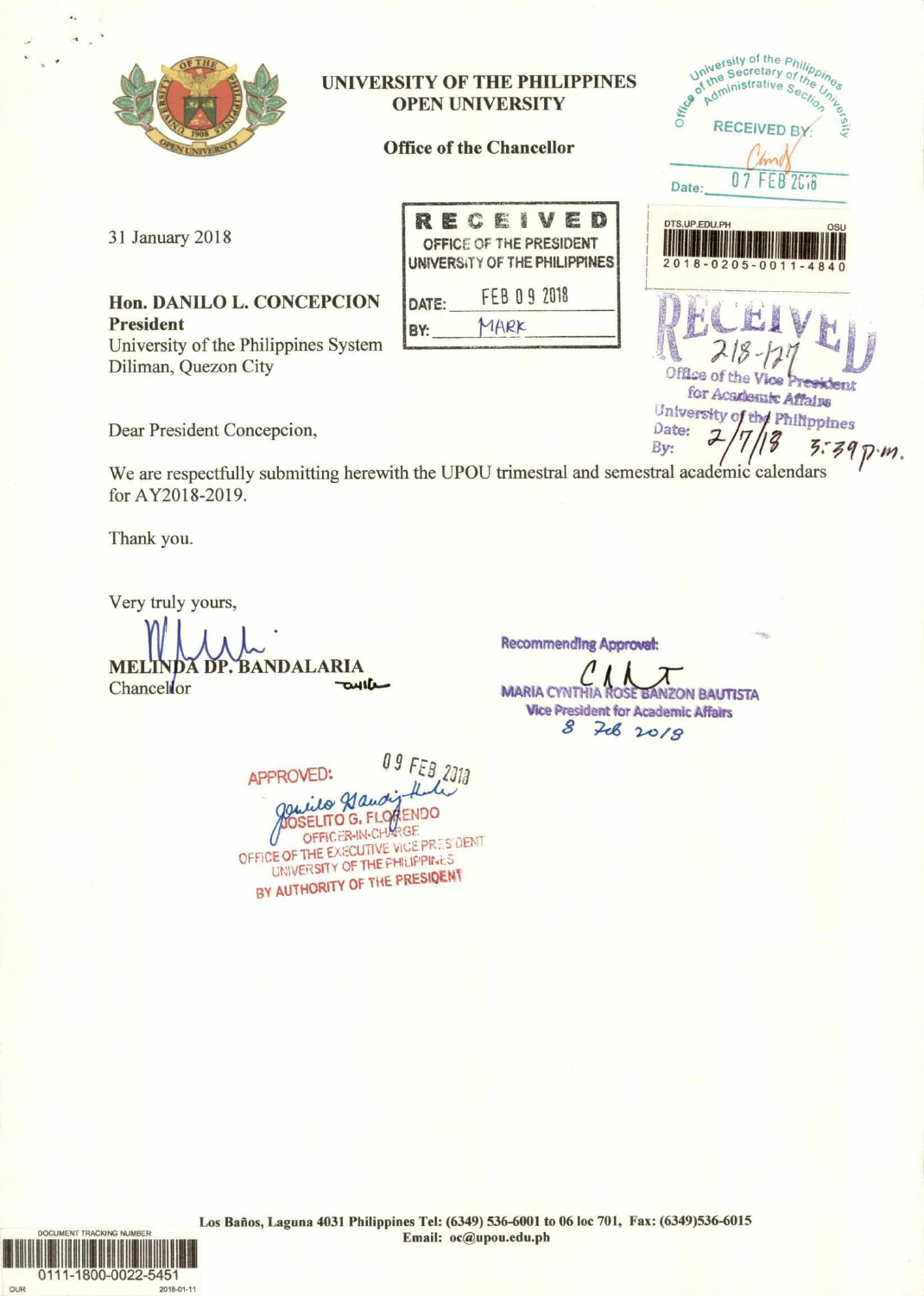

 $\ddot{\bullet}$ 

**University of the Philippines OPEN UNIVERSITY Academic Calendar for AY 2018-2019** 

**Trimester Schedule** Activity **1st Trimester 2nd Trimester** 2nd Trimester 3rd Trimester **General Schedule Deadline for submission of application documents**  For undergraduate programs\* 9 March 2018 (F) 27 July 2018 (F) 1 December 2018 (S) Undergraduate Admission Test (UgAT)\*\* **12 May 2018 (5) 29 September 2018 (S) 2 February 2019 (S)**  For MDE, GCDE and PTC programs 18 May 2018 (F) 6 October 2018 (S)<br>
For Re-admission/Non-degree Students 30 June 2018 (S) 3 November 2018 (S) For Re-admission/Non-degree Students 30 June 2018 (S) 3 November 2018 (S) 9 March 2019 (S) Validation exam for the transfer of credits/Advanced Placement 9-13 July 2018 12-16 November 2018 18-22 March 2019 Exam (APE) Registration Period **8-15 August 2018** 10-18 December 2018 22 - 30 April 2019<br> **Registration Period** 22 - 30 April 2019 (S) 25 August 2018 (S) 5 January 2019 (S) 11 May 2019 (S) **Start of Classes** 2018 (S) 25 August 2018 (S) Deadline for submission of application for graduation as of the end of the: First Trimester, AY 2018-2019 22 September 2018 (S) Second Trimester, AY 2018-2019 2 February 2019 (S) Third Trimester, AY 2018-2019 8 3 and 2019 (S) 8 June 2019 (S) 8 June 2019 (S) 8 June 2019 (S) 8 June 2019 (S) **Mid-Term 6 October 2018 (S) 16 February 2019 (S)** 2019 (S) Deadline for filing request for make-up exam/removal **20 October 2018 (S) 2 March 2019 (5)**  6 July 2019 (5) exam/completion of requirements **Deadline for filing of dropping and LOA 27 October 2018 (5)** 9 March 2019 (5) 13 July 2019 (5) 13 July 2019 (5) 2019 (5) **2019 (5)** Removal/Make-up Exam 3 November 2018 (S) 16 March 2019 (S) 20 July 2019 (S)<br> **17 November 2018 (S) 30 March 2019 (S) 3 August 2019 (S) End of Classes 2018 (5)** 30 March 2019 (5) 30 March 2019 (5) 30 March 2019 (5) 30 March 2019 (5) 3 August 2019 (5)<br> **Einal Examination** 17 November 2018 (5) 30 March 2019 (5) 3 August 2019 (5) **Final Examination 17 November 2018 (5) 30 March 2019 (5) 3 August 2019 (5)** 3 August 2019 (5) 3 August 2019 (5) **3 August 2019 (5) 10 August 2019 (5) 10 August 2019 (5) 10 August 2019 (5) 10 August 2019 (5) 10** Deadline for submission of requirements for graduation 24 November 2018 (S) 6 April 2019 (S) 10 August 2019 (S)<br>Deadline for submission of grades 10 August 2019 (S) 13 April 2019 (S) 17 August 2019 (S) Deadline for submission of grades 1 December 2018 (S) **Important Dates for Faculties of Study and Committees Faculty Council Meetings to Approve Candidates for Graduation as of the end of the:**  First Trimester, AY 2018-2019 7-11 January 2019 Second Trimester, AY 2018-2019 27-31 May 2019 Third Trimester, AY 2018-2019<br>
19-23 August 2019<br>
19-23 August 2019 (W) Trimester, AY 2018-2019 (W) The Sunne 2019 (W) and Sunne 2019 (W) and Sunne 2019 (W) and Sunne 2019 (W) and Sunne 2019 (W) and Sunne 2019 (W) **University Council Curriculum Committee Meeting 16 January 2019 (W)** 3 June 2019 (W) **Deadline for the Submission of UC Standing Committees' Proposals**  16 January 2019 (W) 5 June 2019 (W) 28 August 2019 (W) **for Discussion in the Executive Committee Meeting University Council Executive Committee Meeting to Approve Candidates for Graduation as of the end of the:**  First Trimester, AY 2018-2019 23 January 2019 (W) Second Trimester, AY 2018-2019 19 June 2019 (W) Third Trimester, AY 2018-2019 (W) 4 September 2019 (W) **University Council Meeting to Approve Candidates for Graduation as of the end of the:**  First Trimester, AY 2018-2019 (W) Second Trimester, AY 2018-2019 26 June 2019 (W) Third Trimester, AY 2018-2019<br>
11 September 2019 (W)<br>
11 September 2019 (W) Board of Regents (BOR) Meeting to Approve Graduation **UPOU 23rd COMMENCEMENT EXERCISES 12 October 2019 (5)** 

\* New Senior High School graduates should take and pass the UP College Admission Test (UPCAT) as part of the admission requirements of the Bachelor's programs. Visit the UPCAT website at http://upcat.up.edu.ph/index.html for the general information of the test and deadlines for filing of applications. \*\* Visit the General Information Bulletin on Undergraduate Admissions at http://our.upou.edu.ph/student/pdf/undergraduate\_bulletin\_v2015.pdf for more information.